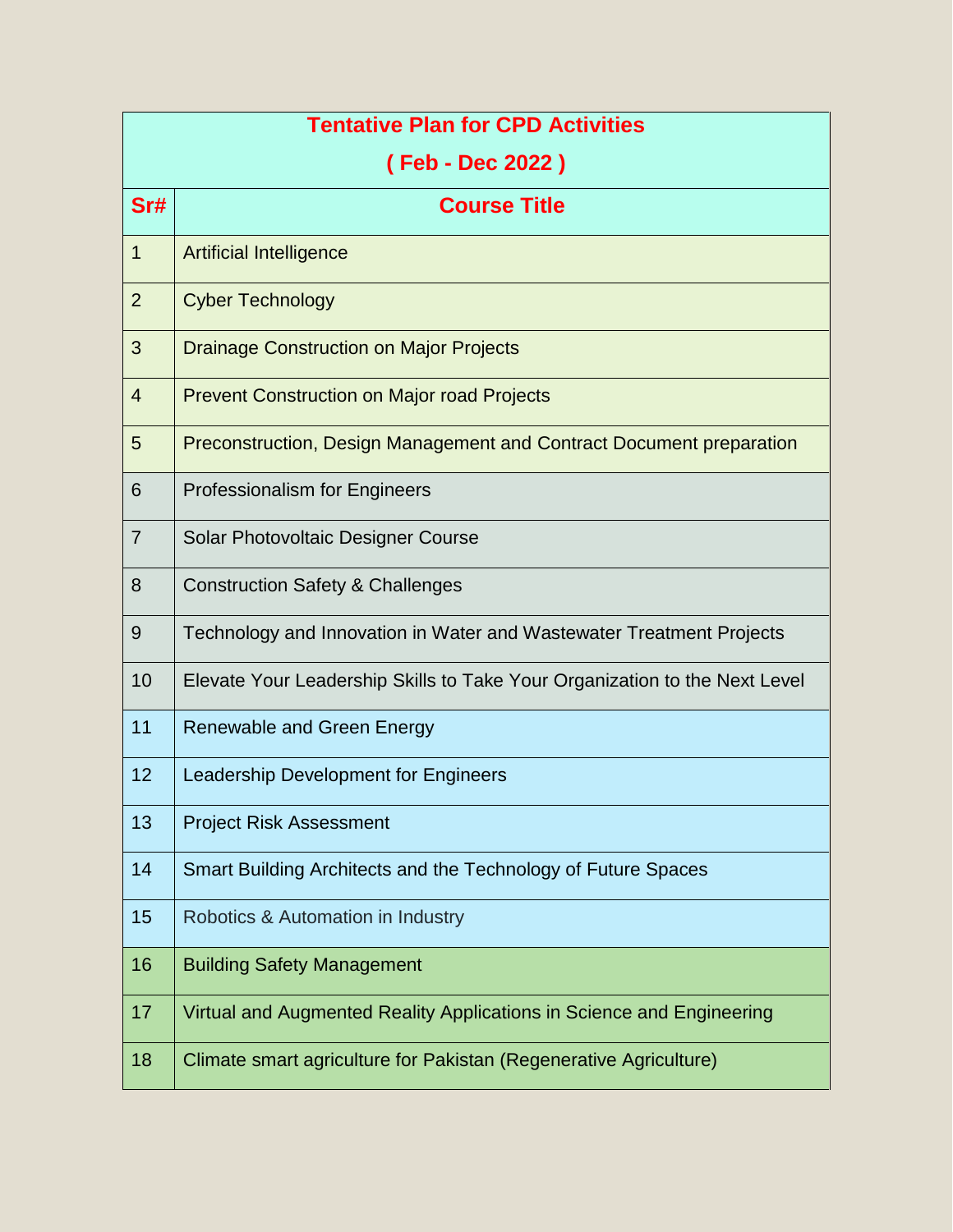| 19 | Solar and Wind power potential in Pakistan                                            |
|----|---------------------------------------------------------------------------------------|
| 20 | Massive MIMO systems for 5G and beyond networks                                       |
| 21 | Future trends in digital telecommunication transmission networks                      |
| 22 | Collaboration with Knowledge360 (Dr Junaid Shaikh) Founder<br>Knowledge360            |
| 23 | The Future Use Cases of Block chain for Cyber security                                |
| 24 | Virtual and Augmented Reality Applications in Manufacturing                           |
| 25 | Elevate Your Leadership Skills to Take Your Organization to the Next Level            |
| 26 | 5G and IoT: Ushering in a new era                                                     |
| 27 | HI-Voltage DC                                                                         |
| 28 | Internet of Things (IoTs) A KEY IN Industrial Revolution                              |
| 29 | <b>SCADA</b>                                                                          |
| 30 | <b>Economic Energy Dispatch</b>                                                       |
| 31 | <b>Hydro Power</b>                                                                    |
| 32 | <b>Chip Fabrication</b>                                                               |
| 33 | <b>Smart Building Materials</b>                                                       |
| 34 | ISO 56002 Innovation management                                                       |
| 35 | <b>Smart Grids</b>                                                                    |
| 36 | Intro to Wind Energy                                                                  |
| 37 | Accounting and Finance for Engineers: Financial Accounting & Management<br>Accounting |
| 38 | Introduction to 5G network                                                            |